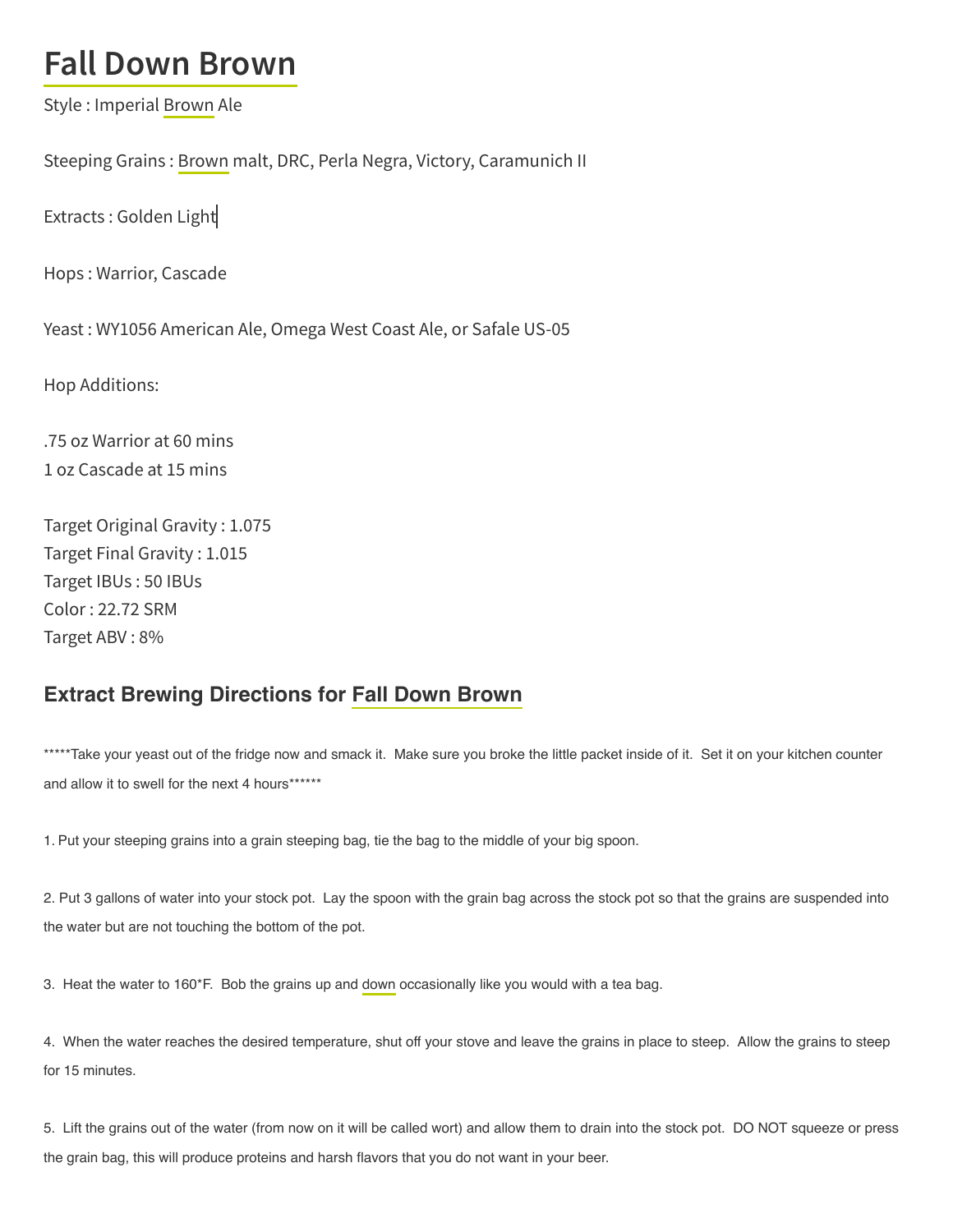6. Add half of your DME (one 1 pound bag and one 3 pound bag of Golden Light) at this point. Stir until all the clumps are dissolved into the wort.

7. Turn the stove back on and bring to a rolling boil. Set a timer for 60 minutes when it starts boiling and also add your first (bittering) hop addition (.75 oz Warrior). Be careful to add the hops slowly and stir vigorously to reduce your risk of a boil over. It might be a good idea to turn the heat down for this part.

8. At 15 minutes (meaning 45 minutes into the boil, 15 minutes remaining), add your flavor hop addition (1 oz Cascade). Also **add the rest of your extract at this time.** If you are adding whirl floc, Irish moss or 1/4 tsp. yeast nutrient, do so now.

9. At 0 minutes your timer should go off, time to shut off the burner.

\*\*\*\*\*From this point onward EVERYTHING that touches your beer MUST BE SANITIZED\*\*\*\*\*\*

- I like to fill up a 5 gal. bucket with water and 1 oz. of sanitizer for this purpose-

10. Chill your wort to 68\*F as rapidly as possible while it is still in the kettle. This can be achieved with a wort chiller, or an ice bath in your sink.

11. Gently pour your wort into your primary fermenter being careful to leave as much of the sludge at the bottom in your kettle as possible. If you have our deluxe kit, your primary fermenter is your 6.5 gallon bucket with the spigot attached. I like to make sure the spigot attachment is sealed properly and water tight before I add my wort to it. Also, make sure the spigot is in the CLOSED position!

12. Top your beer up to 5 gallons with more water. Using cold, clean water can help you finish chilling the wort to the ideal 68\*F before adding your yeast (For best results, do not add yeast until wort temp is at least within 10 degrees of 68\*F. The closer to 68\*F, the better).

13. Put your unopened yeast pack into your bucket of sanitizer. Place your sanitized hydrometer into your wort and take an original gravity reading. There are three units of measurement on the hydrometer, you want to be looking at the smallest one.

14. Vigorously stir your wort to introduce as much oxygen as possible into the wort. This is the ONLY time you want to get oxygen in your beer.

15. Cut a corner off of the top of your yeast pouch with a pair of sanitized scissors and pour the yeast into your wort.

16. Seal the top of your fermenter and put an airlock partially filled with sanitizer into the hole on top.

17. Pace the floor anxiously for the next 10-14 days while your beer goes through primary fermentation.

18. When the airlock stops bubbling and the yeast cake has dropped to the bottom, remove the lid and take a reading with your hydrometer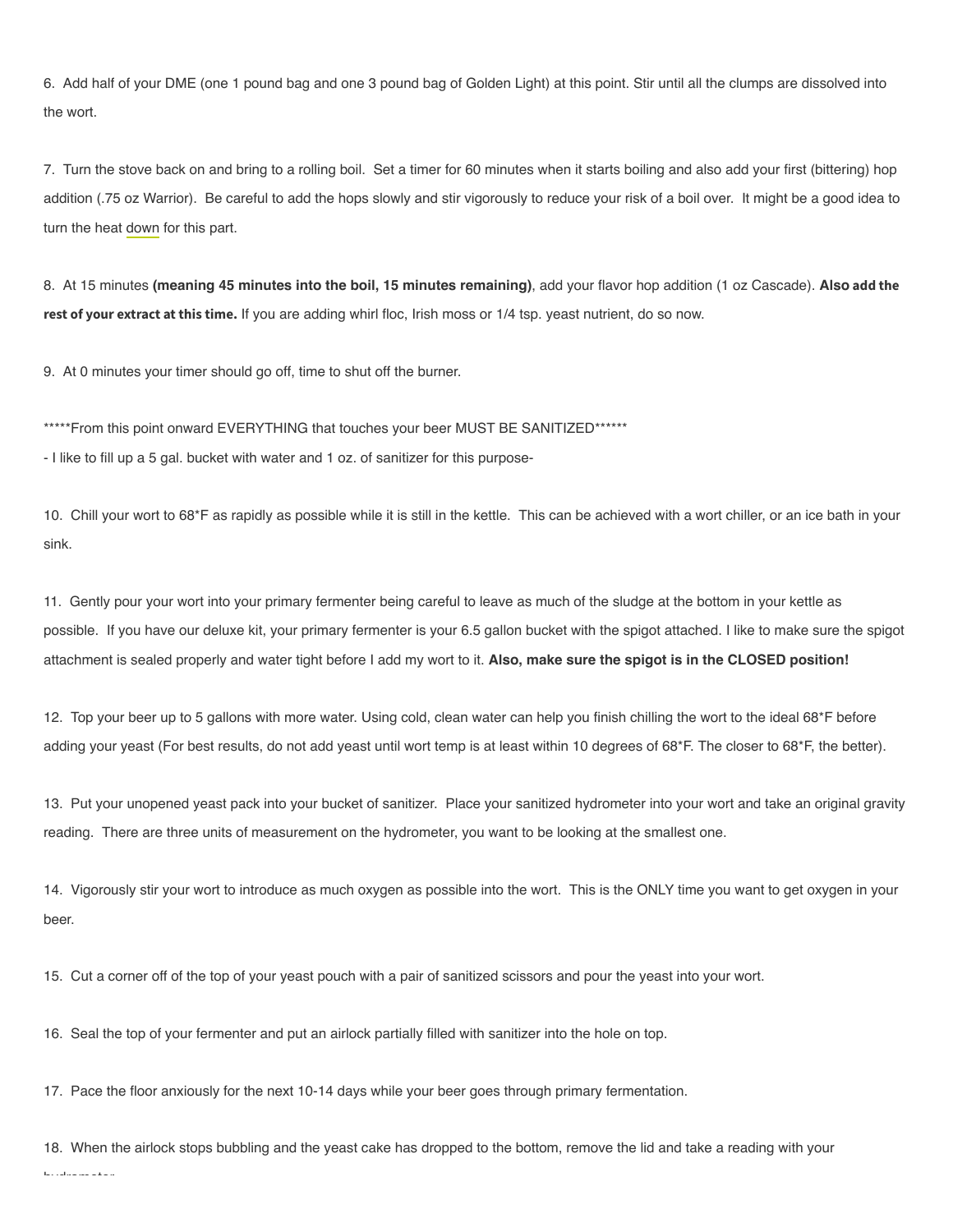19. If you have reached your desired final gravity (give or take a couple points) you are ready to rack it over into your secondary fermenter.

20. If you are using our deluxe kit, the 5 gallon plastic carboy is your secondary. As always, everything MUST be sanitized.

21. Use your auto-siphon to gently rack the beer into your secondary fermenter, leaving as much of the trub behind as possible.

22. Seal the fermenter and go back to pacing the floor for another 2 weeks. Ideally, brew another beer now so the wait is less excruciating next time.

23. Now you are ready to bottle. Boil 5 ounces of priming sugar in 2 cups of water and stir it to dissolve. Allow the solution to cool and gently pour it into your bottling bucket. Remember, everything must be sanitized.

24. Rack your beer into your bottling bucket so that the beer mixes with the priming solution evenly. If you are using our deluxe kit, your bottling bucket is the 6.5 gallon bucket w/ the spigot attached that you used for primary fermentation.

25. Attach one end of a tube to your spigot and the other end to your bottling cane.

26. Sanitize every bottle and all of your caps. DO NOT USE DETERGENT if you run your bottles through your dishwasher on the sanitary cycle.

27. Put your bottling cane into a bottle so that the tip is depressed against the bottom of the bottle.

28. When the beer reaches the very top of the bottle, pull the cane out and set the bottle aside to be capped.

29. Repeat this step 45-50 more times, then cap the bottles.

30. DO NOT REFRIGERATE YOUR BOTTLES. They will not carbonate.

31. Continue to pace the floor for 10-14 days. Ideally, put your next beer into secondary and brew another beer so the wait is even less excruciating next time.

32. Refrigerate a couple of bottles.

33. Open and enjoy. Repeat as necessary.

34. Brew more beer. Repeat as necessary.

We hope this helps, and have fun on your brew day! Remember, it wouldn't be home brewing without a mishap, so don't freak out if you